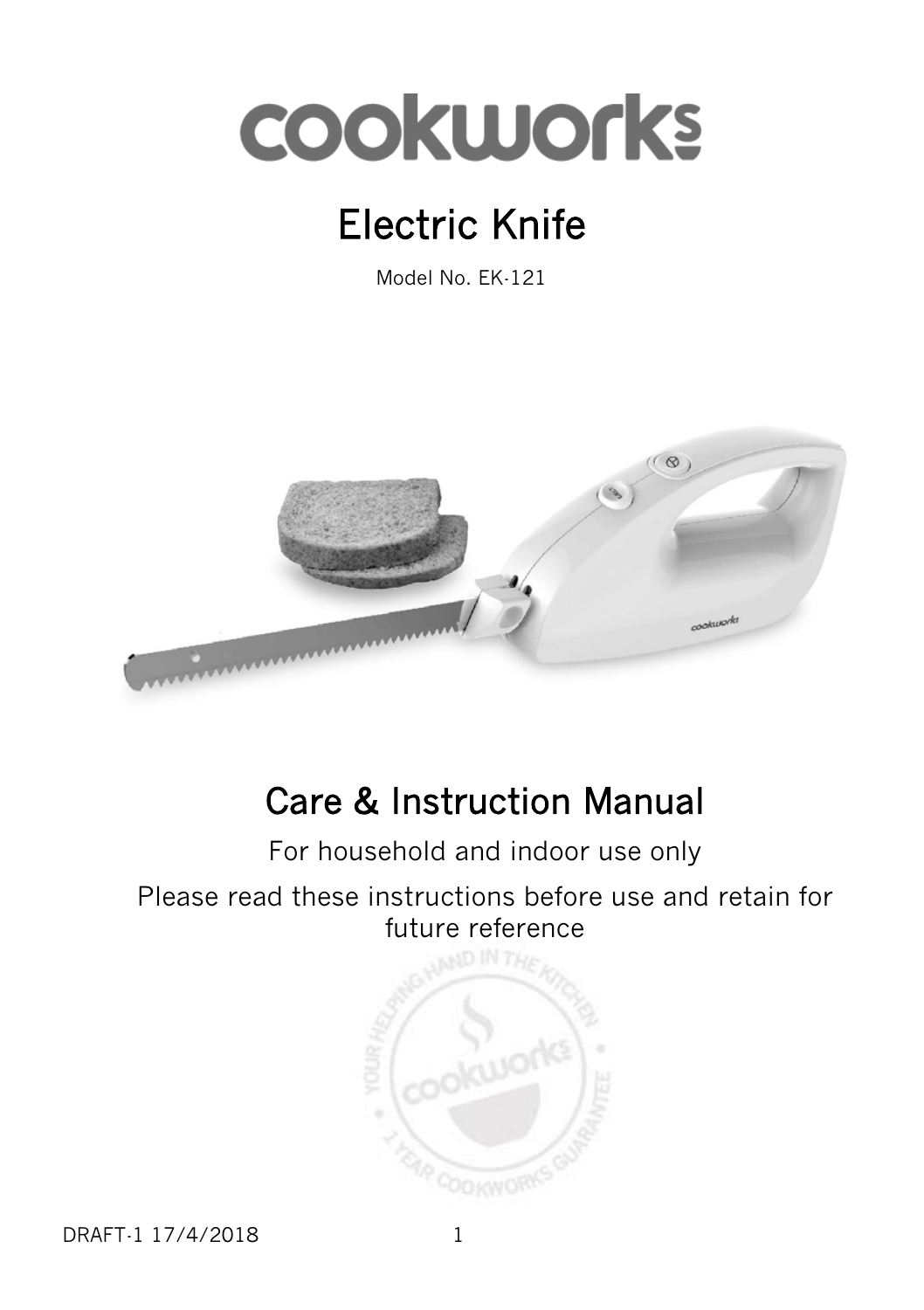### Electrical safety

- You should only plug the appliance into a 220V-240V AC, 50Hz supply. Connecting it to other power sources may damage the appliance and will invalidate the guarantee.
- Switch off and unplug when not in use and before assembling, disassembling or cleaning the appliance.
- Keep the appliance and its cord out of reach of children less than 8 years.
- This appliance shall not be used by children from year 0 to 8 years. This appliance can be used by children aged from 8 years if they are continuously supervised. The appliance can be used by people with reduced physical, sensory or mental capabilities or lack of experience and knowledge if they have been given supervision or instruction concerning use of the appliance in a safe way and understand the hazards involved. Cleaning and user maintenance shall not be made by children.
- Children shall not play with the appliance.
- Keep motor housing, cable, and plug dry and away from areas where it is likely to get splashed. Never immerse in water.
- Do not pull on the cable to disconnect from the mains supply.
- Do not operate the appliance if damaged or after it malfunctions. In the event the supply cord is damaged, in order to avoid a hazard it must only be replaced by a qualified service engineer, with a suitably approved part.
- This appliance must be positioned so that the plug is accessible and the plug socket is within easy reach of the power cord.
- Do not cover or block the ventilation holes.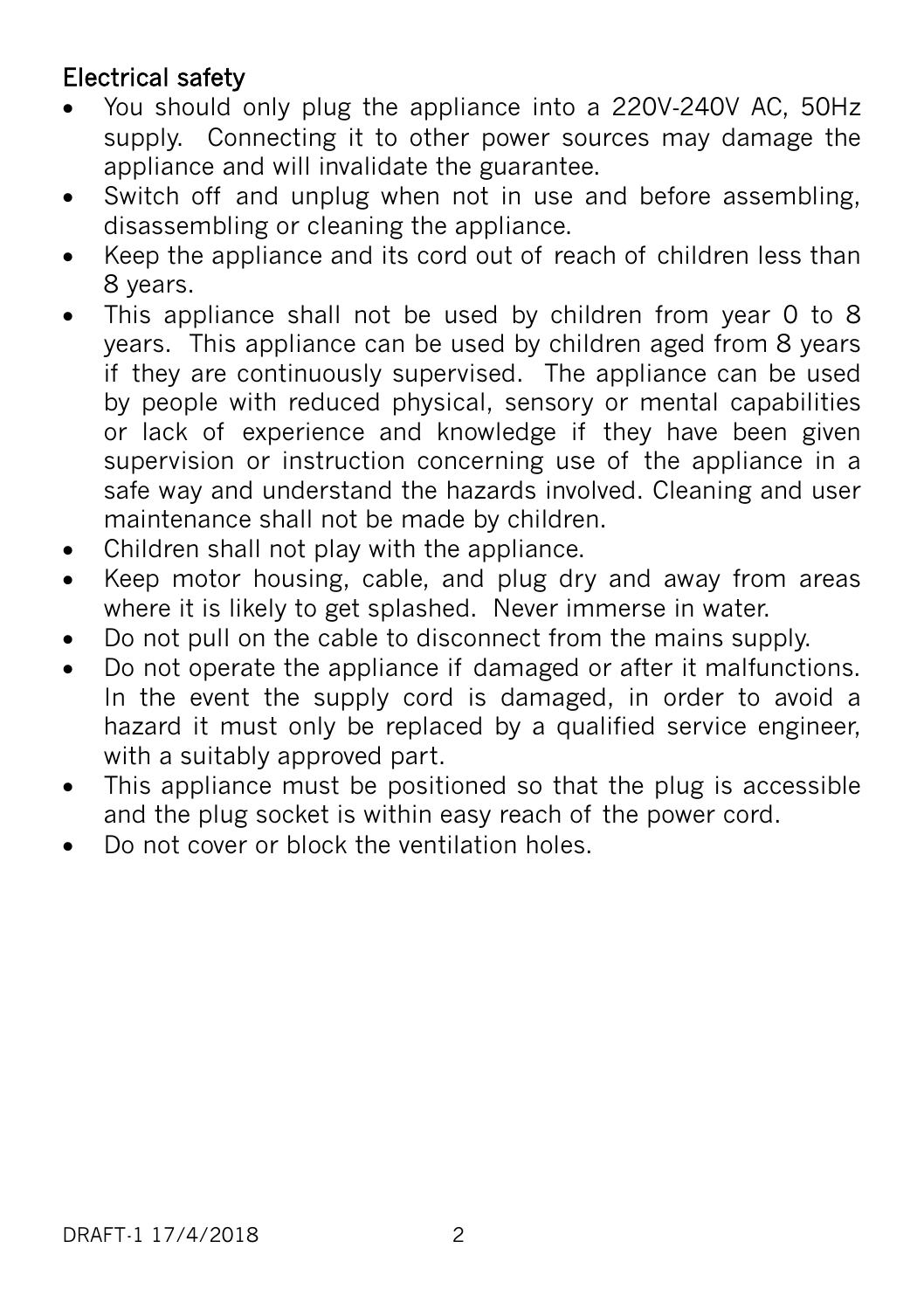## Warning!

- This appliance is intended exclusively for use in domestic households. It is not suitable for commercial use.
- Handle with care any knife can be dangerous if misused. The knife blades are sharp, take care when fitting, ejecting the blades and cleaning.
- Only use with the parts supplied and for the intended purpose of slicing food stuffs.This appliance can cause personal injury if misused.
- Allow the motor housing it to cool fully before storing.
- Do not use the same knife or chopping board when preparing raw meat, fish, cooked meat or vegetables without washing between uses.
- Do not try to slice bones, hard seeds or stones or food in wrappers.

Parts



- 1. Blades
- 2. Blade grips
- 3. Eject button
- 4. On / Off switch
- 5. Motor housing and handle

DRAFT-1 17/4/2018 3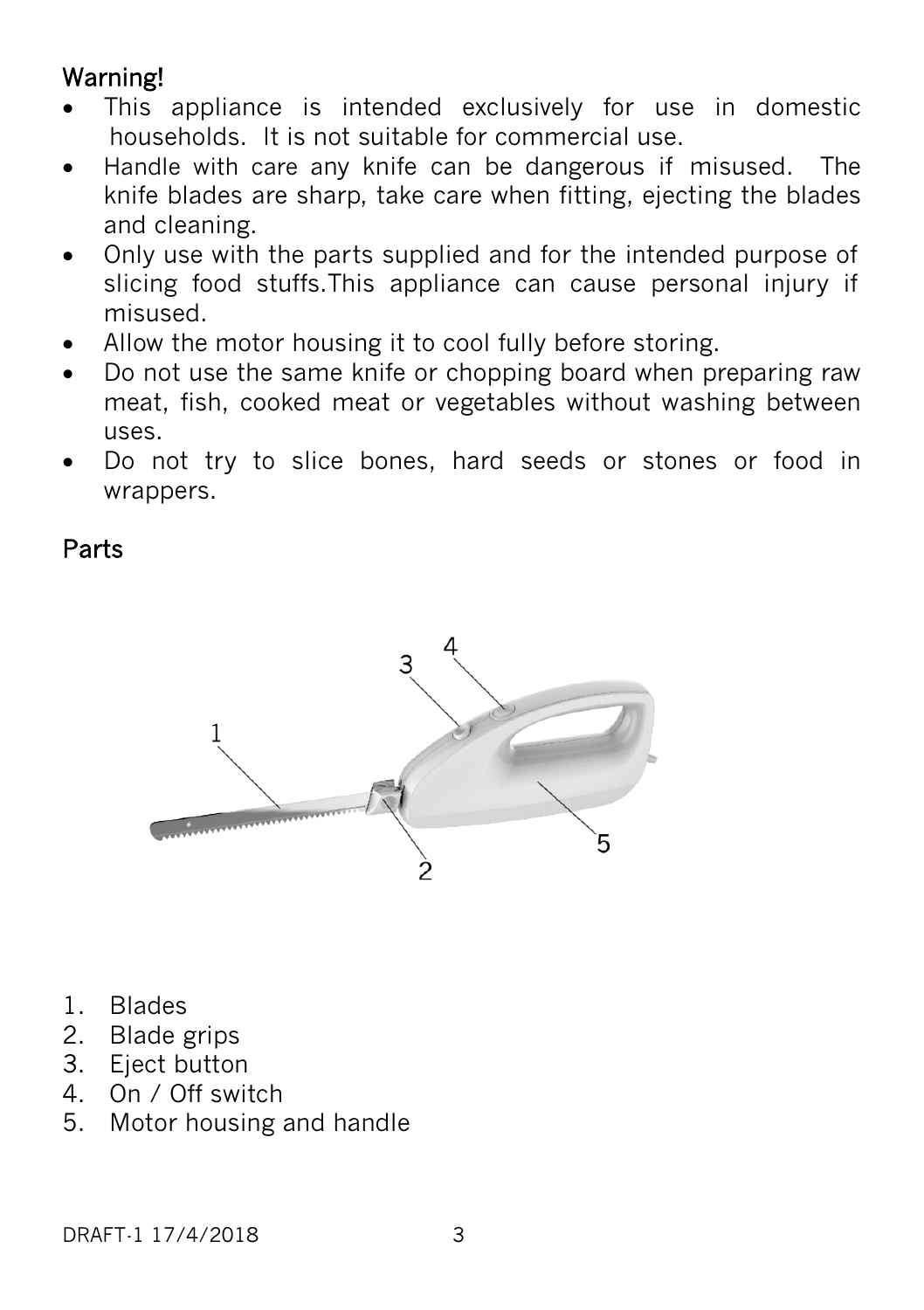#### To use

- 1. Clean the blades thoroughly before first use.
- 2. Select the blades and ensure that the rivet and the keyhole slot are interlocked (fig.1).
- 3. Taking care not to touch the serrated part of the knife, hold the blades by the grips and insert into the slots in the body of the motor housing (fig.2), a click will be heard when the blades are engaged.
- 4. Fully unwind the electric knife cable and plug in.
- 5. Place the food to be cut on a suitable surface.
- 6. Holding the electric knife by the handle (fig.3), place the blades onto the food with the serrated edges downward.
- 7. Press and hold the ON/OFF switch and the blades will start to cut. Do not use excessive force when slicing food. Apply a light downward pressure and let the blades do the work.
- 8. Use the knife for a maximum of 3 minutes. If further use is required, wait 10 minutes before restarting the knife.
- 9. To switch off, release the ON /OFF switch and allow the blade to come to a complete stop.
- 10.After use, unplug from the mains and place out of the reach of children.





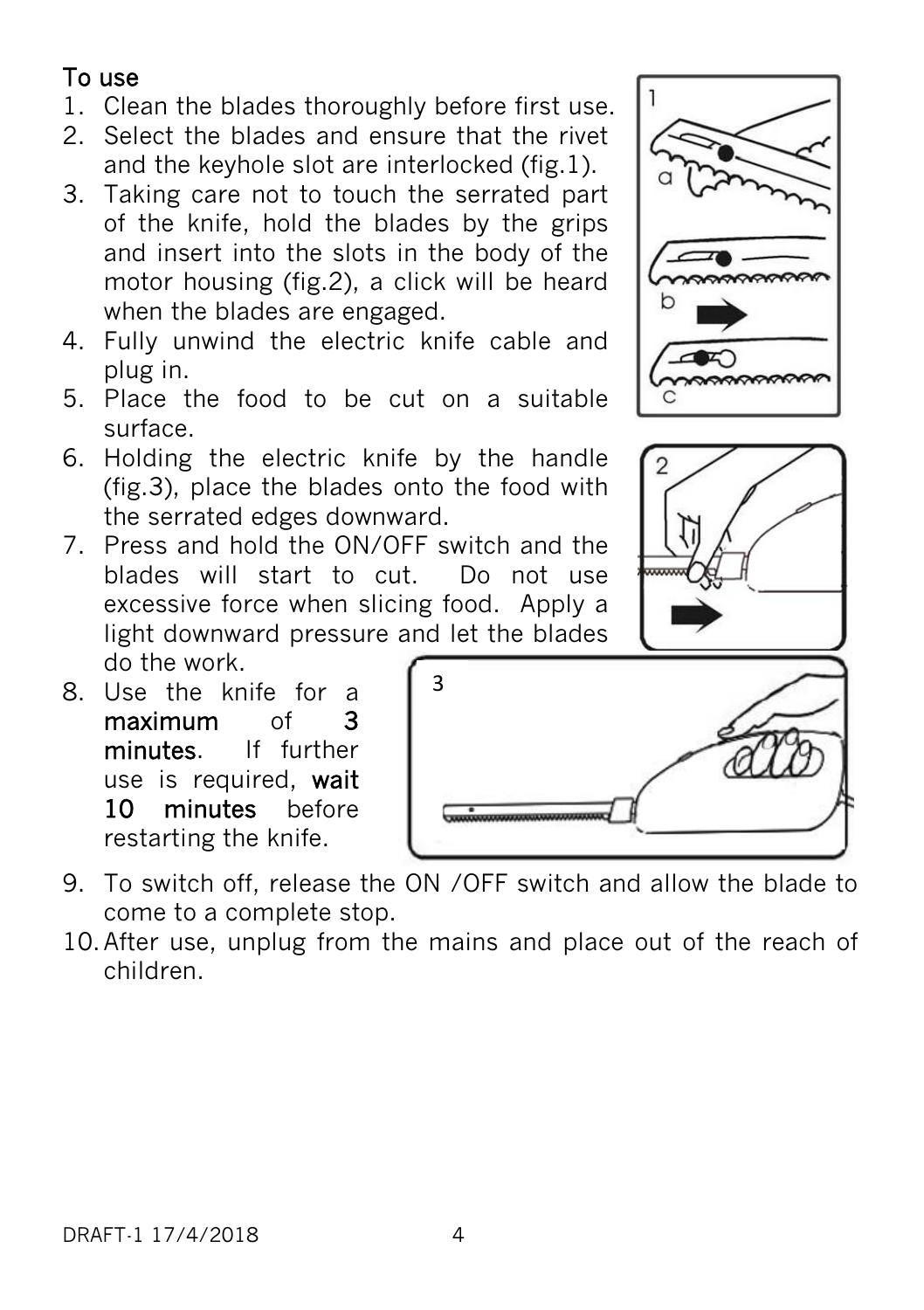#### **Slicing hints**

- The serrated blades are suitable for slicing foods such as cooked meat, bread, sandwiches, cakes and some fruit and vegetable.
- Always place food to be sliced on wooden or plastic cutting boards. Do not slice food on glass, metal or bench tops as scratching may occur.
- To maintain blade sharpness, do not try to cut through bones, fruit stones, frozen food or other hard substances.
- For best results when carving meat and poultry, allow cooked meat to stand for at least 10 minutes before slicing. This allows the juices to set and make carving easier and neater.
- Before carving meat or chicken, remove any skewers. If desired, string may be left around the meat while carving.
- A carving fork is recommended to use for steadying the meat and assists in carving during slicing.
- Do not attempt to sharpen blades.

### Cleaning

Clean the knife thoroughly after every use.

- Switch off and unplug the electric knife.
- Holding the blades by the grips (fig.4) and taking care not to touch the serrated edges, press the eject button and remove from the motor housing.
- The blades may be washed in hot water with a little washing up liquid. Rinse and wipe dry, taking care not to handle the blades. Not suitable for dishwashers.



- Wipe the outside of the motor housing with a damp cloth, do not use detergent or abrasives as these may scratch the surface.
- Never immerse the motor housing, cable or plug in water.
- Replace the blade cover, and always ensure knife is clean and dry before storing.

### Technical specification

Power consumption 120W BS 1362 fuse 3A

Rated voltage 220-240V AC 50/60Hz Class rating 2 (double insulated)





DRAFT-1 17/4/2018 5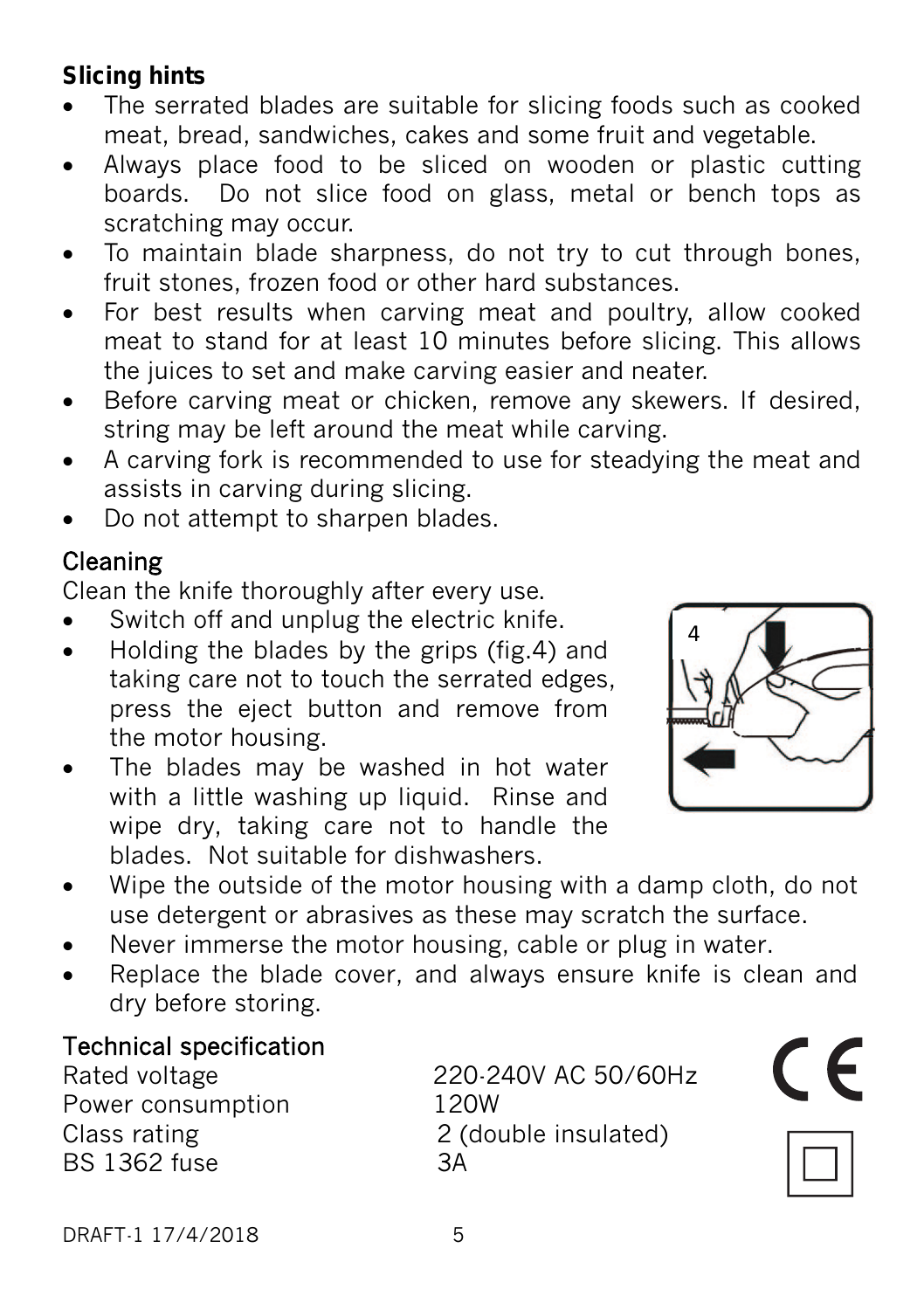#### Plug / Wiring advice

The wires in this mains lead are coloured in accordance with the following UK electrical code: BLUE = NEUTRAL  $B$ R $OWN = I$  IVF

#### Non-rewireable plug

This appliance may be fitted with a "non-rewireable" plug. If you need to change the fuse in a "non‐rewireable" plug, the fuse cover must be refitted. If the fuse cover is lost or damaged, the appliance must not be used.

#### Rewireable plug

The colours of the wires in the mains lead of this appliance may notcorrespond with the coloured markings identifying the terminals in a rewireable plug. Rewireable plugs should only be replaced by a suitably competent person. If in doubt, consult a qualified electrician.



The BLUE wire must be connected to the terminal marked with the letter N

The BROWN wire must be connected to the terminal marked with the letter L

#### Recycling electrical products

This marking indicates that this product should not bedisposed with other household wastes throughout theEU. To prevent possible harm to the environment orhuman health from uncontrolled waste disposal, recycleit responsibly to promote the sustainable reuse ofmaterial resources. To return your used device, pleaseuse the return and collection systems or contact theretailer where the product was purchased. They cantake this product for environmental safe recycling.

| If you encounter any problems     | Produced in China for        |
|-----------------------------------|------------------------------|
| with this product please call our | Argos Limited,               |
| customer care team on             | 489 - 499 Avebury Boulevard  |
| 0345 640 30 30                    | <b>Central Milton Keynes</b> |
|                                   | MK9 2NW. UK.                 |